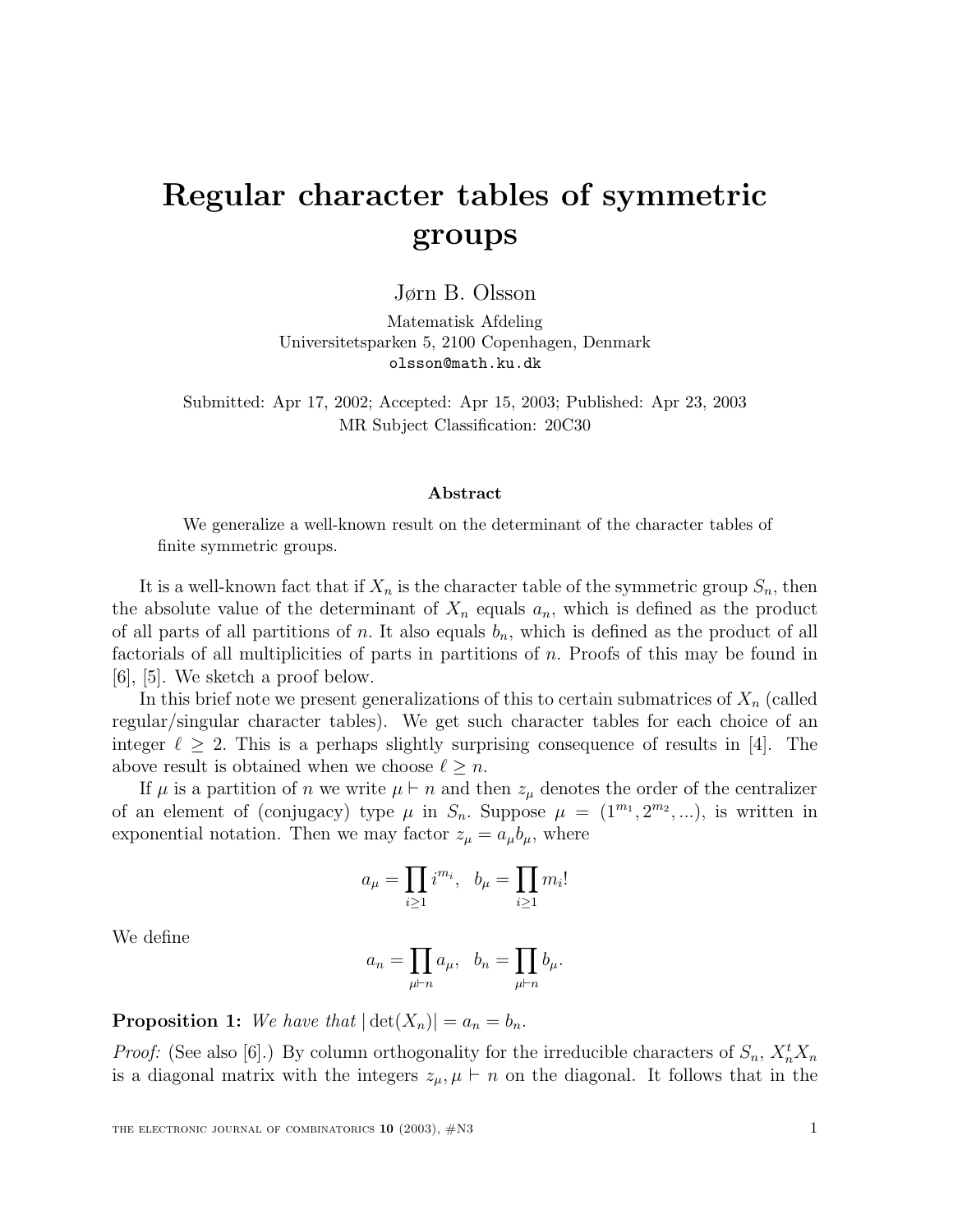above notation  $\det(X_n)^2 = \prod_{\mu \vdash n} z_{\mu} = a_n b_n$ . By [2], Corollary 6.5 we have  $|\det(X_n)| = a_n$ . The result follows.

Another proof of the fact that  $a_n = b_n$  for all n may be found in [3].

We choose an integer  $\ell \geq 2$ , which is fixed from now on. Several concepts below, like regular, singular, defect etc. refer to the integer  $\ell$ .

A partition is called *regular* if no part is repeated  $\ell$  or more times and is called *class regular*, if no part is divisible by  $\ell$ . A partition which is not regular (class regular) is called singular (class singular). We let  $p(n)$  be the number of partitions of n. The number  $p^*(n)$ of regular partitions of n equals the number of class regular partitions of n and then  $p'(n) = p(n) - p^{*}(n)$  is the number of (class)singular partitions of n. The irreducible characters and the conjugacy classes of  $X_n$  are labelled canonically by the partitions of n. An irreducible character is called *regular (singular)*, if the partition labelling it is regular (singular). A conjugacy class is called *regular (singular)*, if the partition labelling it is class regular (class singular). The *regular character table*  $X_n^{\text{reg}}$  contains the values of regular characters on regular classes and the *singular character table*  $X_n^{\text{sing}}$  is defined analogously. Let

> $a_n^{\rm creg} = \prod$  $\mu$  class regular  $a_\mu,~~b^{\rm creg}_n = \prod$  $\mu$  class regular  $b_\mu$

and define  $a_n^{\text{csing}}$  and  $b_n^{\text{csing}}$  correspondingly such that  $a_n$  and  $b_n$  are factored into a "regular" and a "singular" component,  $a_n = a_n^{\text{creg}} a_n^{\text{sing}}, b_n = b_n^{\text{creg}} b_n^{\text{csing}}.$ 

Our main results are:

**Theorem 2**: The regular character table satisfies:  $|\det(X_n^{\text{reg}})| = a_n^{\text{creg}}$ .

**Theorem 3**: The singular character table satisfies:  $|\det(X_n^{\text{sing}})| = b_n^{\text{csing}}$ .

**Remark:** In the case where  $\ell = p$  is a prime number, we have that the absolute value of the determinant of the *Brauer character table* of  $S_n$  in characteristic p is also  $a_n^{\text{creg}}$ .

When  $\mu \vdash n$ , say  $\mu = (i^{m_i(\mu)})$  we define the *defect* of  $\mu$  by

$$
d_{\mu} = \sum_{i,j \geq 1} \left\lfloor \frac{m_i(\mu)}{\ell^j} \right\rfloor,
$$

where  $|\cdot|$  means "integral part of."

We start the proof of Theorems 2 and 3 with a key result which may be of independent interest. It generalizes the identity  $a_n = b_n$  above and is obtained by modifying an idea implicit in [6], see also [7], Exercise 26, p.48 and p.59. An unpublished note of John Graham communicated to the author by Gordon James has been useful. The case where  $\ell$  is a prime is implicit in [5], where proofs are based on modular representation theory.

**Theorem 4:** We have that  $b_n^{\text{creg}}/a_n^{\text{creg}} = \ell^{c_n}$ , where

$$
c_n = \sum_{\mu \text{ class regular}} d_{\mu}.
$$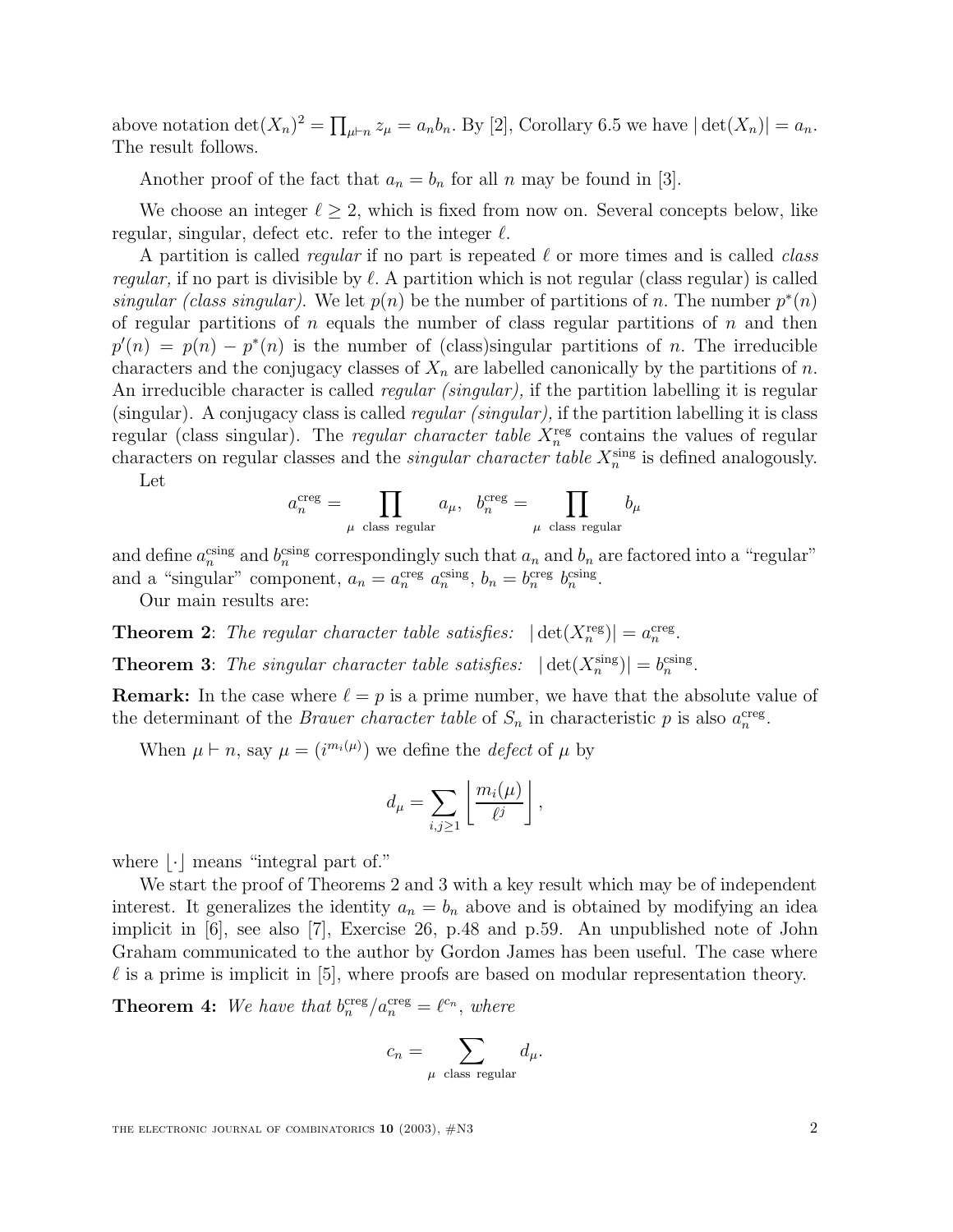*Proof:* Consider the set  $\mathcal T$  of triples

$$
\mathcal{T} = \{(\mu, i, j) | \mu \text{ class regular}, i, j \ge 1, m_i(\mu) \ge j\}.
$$

We claim that

$$
a_n^{\text{creg}} = \prod_{(\mu,i,j)\in\mathcal{T}} i, \quad b_n^{\text{creg}} = \prod_{(\mu,i,j)\in\mathcal{T}} j.
$$

Indeed, for a fixed class regular  $\mu$  and a fixed non-zero block  $i^{m_i(\mu)}$  in  $\mu$ , the elements  $(\mu, i, 1), (\mu, i, 2), \cdots, (\mu, i, m_i(\mu))$  are precisely the ones in T starting with  $\mu$  and i. These elements give a contribution  $i^{m_i(\mu)}$  to  $a_n^{\text{creg}}$  and a contribution  $m_i(\mu)$ ! to  $b_n^{\text{creg}}$ .

We define an involution  $\iota$  on T as follows. If  $(\mu, i, j) \in \mathcal{T}$  then  $\ell$  does not divide i, since  $\mu$  is class regular. Also note that  $\mu$  contains at least j parts equal to i. Write  $j = \ell^v j'$ , where v is a non-negative integer and  $\ell \nmid j'$ . We refer then to j' as the  $\ell'$ -part of j. Let  $\mu_{(i,j)}$  be obtained from  $\mu$  by replacing j parts equal to i in  $\mu$  by  $\ell^{v_i}$  parts equal to j'. Then  $\tilde{\iota}(\mu, i, j)$  is defined as  $(\mu_{(i,j)}, j', \ell^v i)$ , an element of T. It is easily checked that  $\iota^2$ is the identity.

This shows that

$$
a_n^{\text{creg}} = \prod_{(\mu,i,j)\in\mathcal{I}} i = \prod_{(\mu,i,j)\in\mathcal{I}} j',
$$

where as above j' is the  $\ell'$ -part of j. Thus  $b_n^{\text{creg}}/a_n^{\text{creg}} = \ell^c$ , where c is the sum of the exponents of the powers  $\ell^v$  of  $\ell$ , occuring as factors in the integers of the product  $\prod_{\mu \text{ class}, i \geq 1} m_i(\mu)!$ . If m is a positive integer, then there are  $\lfloor m/\ell \rfloor$  numbers among  $1, \cdots, m$  which are divisible by  $\ell, \lfloor m/\ell^2 \rfloor$  numbers divisible by  $\ell^2$ , etc., giving a total exponent  $\sum_{j\geq 1} \lfloor m/\ell^j \rfloor$  of  $\ell$  in m!. Applying this fact to each  $m_i(\mu)$ , we get our result.

Let  $\chi_{\lambda}$  denote the irreducible character of  $S_n$ , labelled by the partition  $\lambda \vdash n$ , and  $\chi_{\lambda}^0$ the restriction of  $\chi_{\lambda}$  to the regular classes of  $S_n$ . In [4], Section 4, it was shown that there exist integers  $d_{\lambda\rho}$  such that for each irreducible character  $\chi_{\lambda}$  we have

$$
\chi_{\lambda}^{0} = \sum_{\rho \text{ regular}} d_{\lambda \rho} \chi_{\rho}^{0}.
$$
 (1)

It follows from (1) that for any  $\lambda$  the character

$$
\psi_{\lambda} = \chi_{\lambda} - \sum_{\rho \text{ regular}} d_{\lambda \rho} \chi_{\rho} \qquad (2)
$$

vanishes on all regular classes.

Proof of Theorem 2: The matrix form of (1) above may be stated as

$$
Y_n = D_n X_n^{\text{reg}},
$$

where  $Y_n$  is the  $p(n) \times p^*(n)$ -submatrix of  $X_n$  containing the values of all irreducible characters on regular classes, and  $D_n = (d_{\lambda\rho})$  is the "decomposition matrix". Consider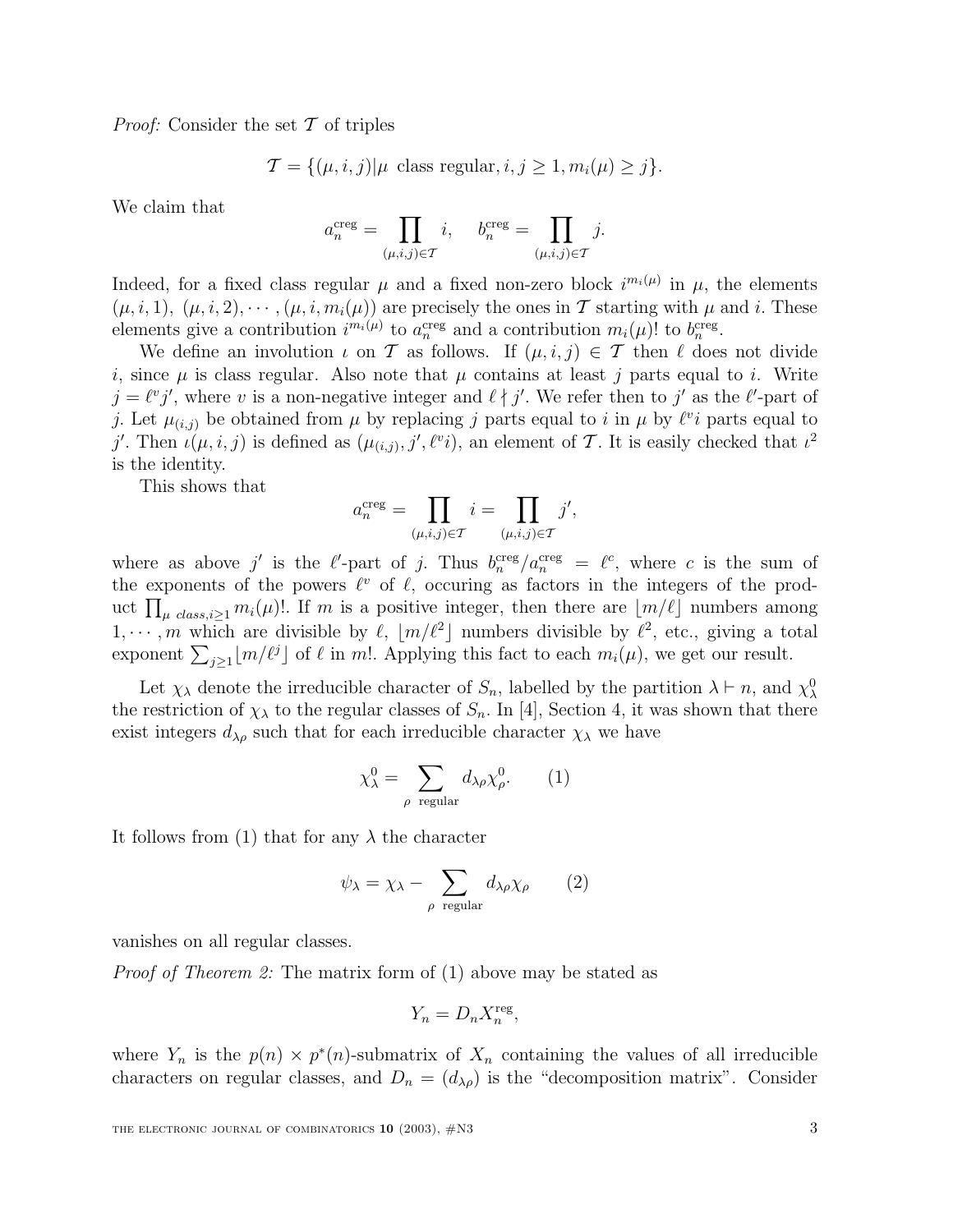the corresponding "Cartan matrix"  $C_n = (D_n)^t D_n$ . (For an explanation of the terms decomposition matrix and Cartan matrix we refer to [4].)

Column orthogonality shows that

$$
(Y_n)^t Y_n = (X_n^{\text{reg}})^t C_n X_n^{\text{reg}} = \Delta(z_\mu).
$$

Here  $\Delta$  is a diagonal matrix. Taking determinants we see that

$$
\det(X_n^{\text{reg}})^2 \det(C_n) = \prod_{\mu \text{ class regular}} z_{\mu} = a_n^{\text{creg}} b_n^{\text{creg}} \qquad (3).
$$

By Proposition 6.11 in [4] (see also [1], Theorem 3.3) we have that  $\det(C_n) = \ell^{c_n}$ . It follows then from Theorem 4 that

$$
\det(C_n) = b_n^{\text{creg}} / a_n^{\text{creg}}.
$$
 (4)

From (3) and (4) we conclude  $|\det(X_n^{\text{reg}})| = a_n^{\text{creg}}$ , which proves the theorem.

*Proof of Theorem 3:* We assume that the rows and columns of  $X_n$  are ordered such that the regular characters and classes are the first. Then the submatrix consisting of the intersection of the first  $p^*(n)$  rows and the first  $p^*(n)$  columns in  $X_n$  is exactly  $\overline{X_n^{\text{reg}}}$ . In fact  $X_n$  has a block form

$$
X_n = \left[ \begin{array}{cc} X_n^{\text{reg}} & A_n \\ B_n & X_n^{\text{sing}} \end{array} \right].
$$

We do some row operations on  $X_n$  to get a new matrix  $\bar{X}_n$  as follows: For each *singular* partition  $\lambda'$  and each *regular* partition  $\rho$ , subtract  $d_{\lambda'\rho}$  times the row labelled by  $\rho$  from the row labelled by  $\lambda'$ . Thus in  $\bar{X}_n$  the row labelled by the singular partition  $\lambda'$  contains the values of the character  $\psi_{\lambda'}$  on all conjugacy classes. Since  $\psi_{\lambda'}$  vanishes on regular classes  $X_n$  looks like this:

$$
\bar{X}_n = \left[ \begin{array}{cc} X_n^{\text{reg}} & A_n \\ 0 & Q_n \end{array} \right]
$$

for a suitable square  $p'(n)$ -matrix  $Q_n$ . We have then  $\det(X_n) = \det(\bar{X}_n) = \det(X_n^{\text{reg}}) \det(Q_n)$ , whence by Theorem 2

$$
\det(Q_n) = a_n^{\text{csing}}.\tag{5}
$$

We now have that if  $\lambda', \lambda''$  are singular partitions, then since  $\psi_{\lambda'}$  vanishes on regular classes

$$
<\psi_{\lambda'}, \chi_{\lambda''}>=\sum_{\mu}\frac{1}{z_{\mu}}\psi_{\lambda'}(x_{\mu})\chi_{\lambda''}(x_{\mu})=\sum_{\mu'\text{ class singular}}\frac{1}{z_{\mu'}}\psi_{\lambda'}(x_{\mu'})\chi_{\lambda''}(x_{\mu'}).
$$

Here  $x_{\mu}$  is an element in the conjugacy class labelled by  $\mu$ . On the other hand by (2)  $\langle \psi_{\lambda}, \chi_{\lambda''} \rangle = \delta_{\lambda'\lambda''}$ . Translating these equations in terms of matrices

$$
Q_n \Delta(\frac{1}{z_{\mu'}})(X_n^{\text{sing}})^t = E.
$$

THE ELECTRONIC JOURNAL OF COMBINATORICS  $10$  (2003),  $\#N3$   $4$